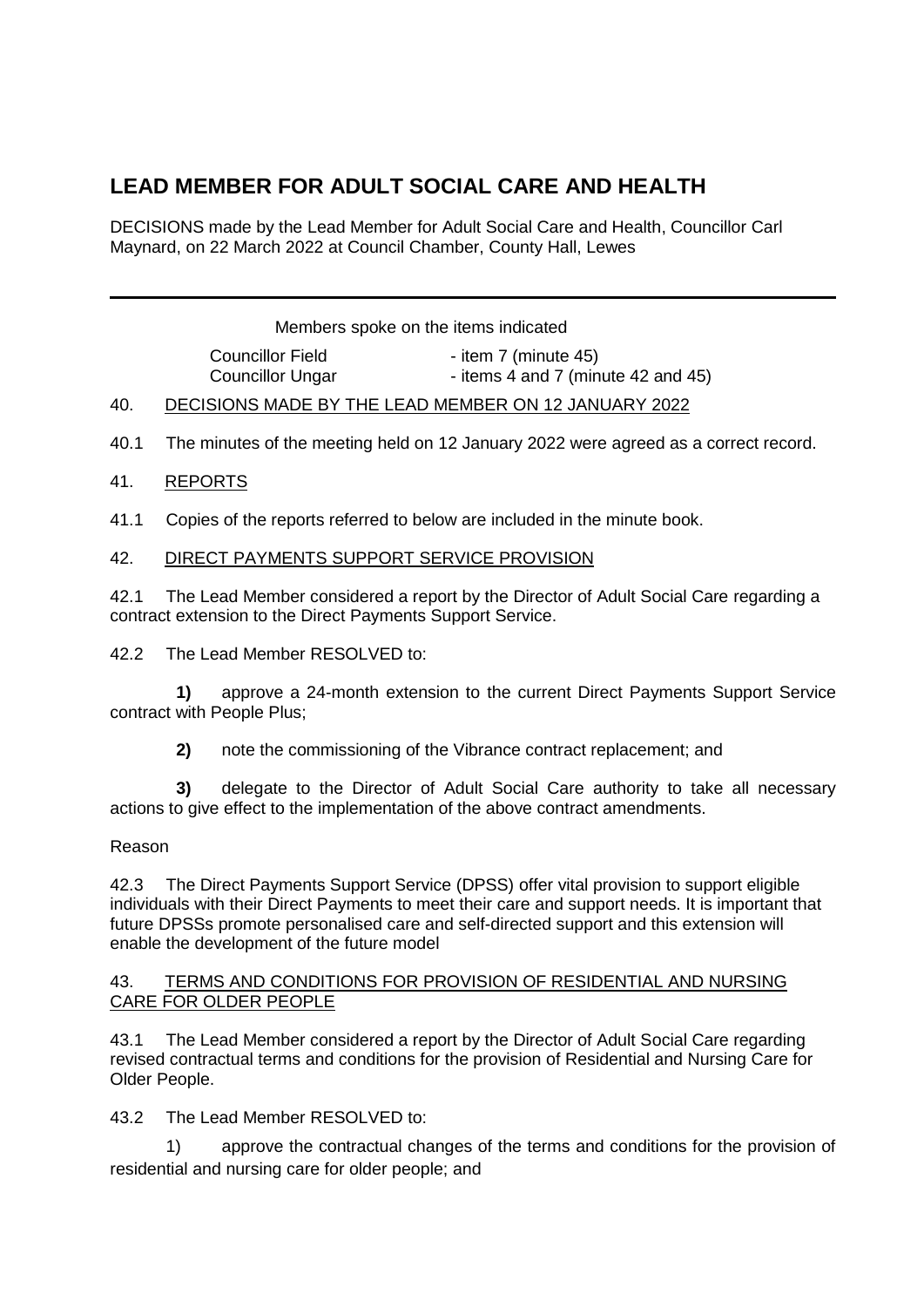2) 2. delegate authority to the Director of Adult Social Care to take all necessary actions to give effect to the implementation of the above.

## Reason

43.3 Clear, concise and current terms and conditions are a key element to a positive contractual relationship with the councils' independent sector providers of residential and nursing care as well as ensuring the delivery of high quality, safe and effective personalised services. The updated documents are necessary to reflect recent changes in legislation and best practice as well as incorporating the collective lessons learnt throughout the Covid-19 pandemic.

# 44. RECOMMISSIONING OF SPECIALIST SEXUAL HEALTH SERVICES

44.1 The Lead Member considered a report by the Director of Public Health regarding the recommissioning of Specialist Sexual Health Services.

44.2 The Lead Member RESOLVED to:

1) agree to extend the current contract for Specialist Sexual Health Services (SSHS) by at least six months; and

2) delegate authority to the Director of Public Health to negotiate and finalise the terms of the extension and to take all necessary actions to give effect to the implementation of recommendation 1.

#### Reason

44.3 The extension of the current Specialist Sexual Health Services contract will enable (a) a service resource review to be undertaken; and (b) time to reassess the market.

#### 45. LEARNING DISABILITY SUPPORTED LIVING DEVELOPMENTS

45.1 The Lead Member considered a report by the Director of Adult Social Care regarding the proposed redevelopment of four existing learning disability services into high quality supported living services.

45.2 The Lead Member RESOLVED to:

1) approve the proposals to redevelop the following existing services for adults with a learning disability into high quality supported living services, at a total estimated capital cost of £6,420,621:

- Beckley Close, St Leonards-on-sea, commencing in 2022/23
- Cregg Na Ba, Battle, commencing in 2022/23
- Jasmine Lodge, Northiam, commencing in 2023/24
- Grangemead Annex, Hailsham, commencing in 2023/24

2) delegate authority to the Director of Adult Social Care to take all actions necessary to give effect to the above recommendation; and

3) delegate authority to the Chief Operating Officer to take all necessary actions to ensure the appropriate lease property agreements are put in place.